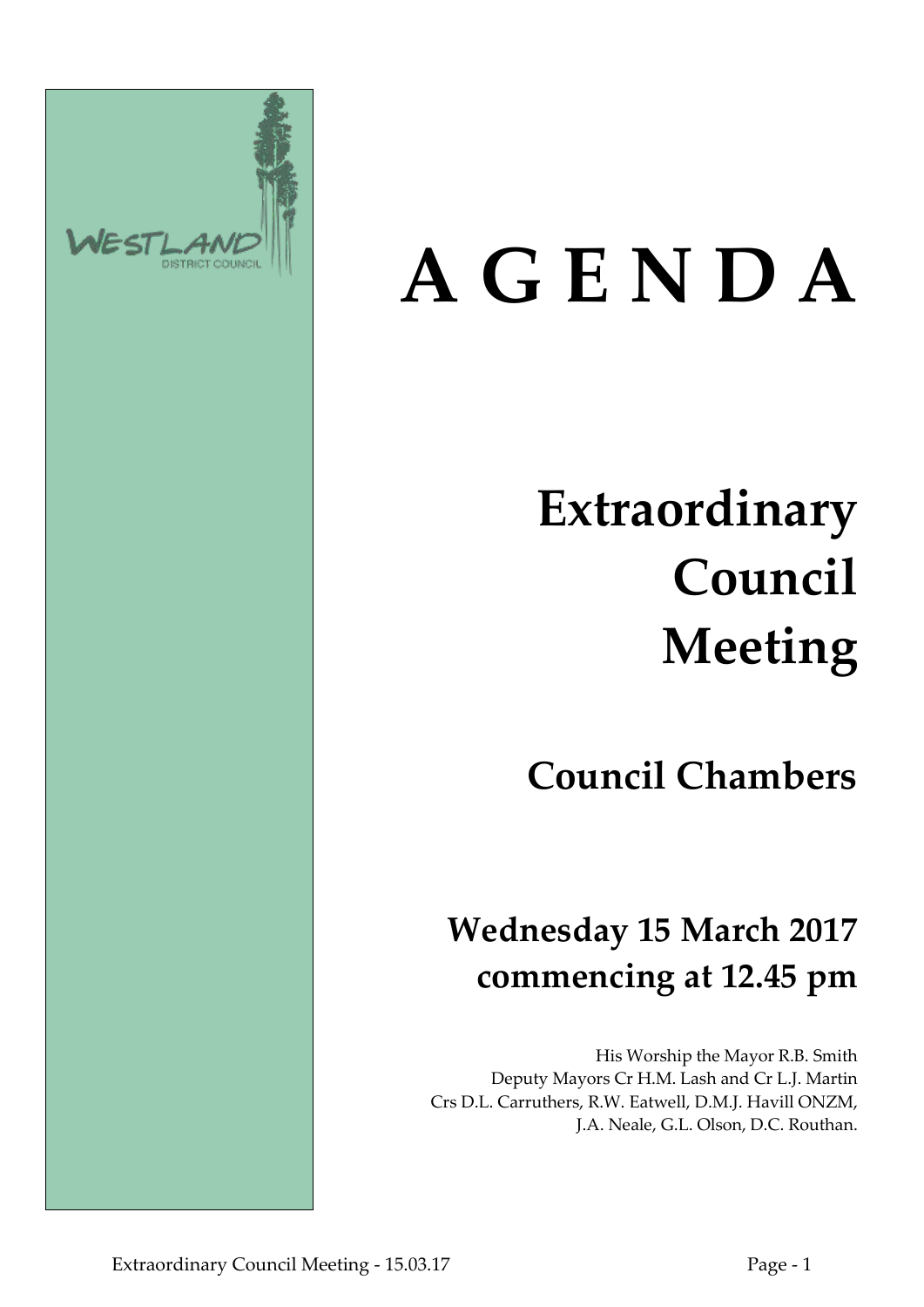

### **EXTRAORDINARY COUNCIL MEETING**

#### **EXTRAORDINARY MEETING OF THE WESTLAND DISTRICT COUNCIL, TO BE HELD IN THE COUNCIL CHAMBERS, 36 WELD STREET, HOKITIKA ON WEDNESDAY 15 MARCH 2017 COMMENCING AT 12.45 PM**

#### *Tanya Winter Chief Executive 13 March 2017*

**COUNCIL VISION**

Westland District Council will facilitate the development of communities within its district through delivery of sound infrastructure, policy and regulation.

This will be achieved by:

- Involving the community and stakeholders.
- Delivering core services that meet community expectations and demonstrate value and quality.
- Proudly promoting, protecting and leveraging our historic, environmental, cultural and natural resource base to enhance lifestyle and opportunity for future generations.

#### **Purpose:**

The Council is required to give effect to the purpose of local government as prescribed by section 10 of the Local Government Act 2002. That purpose is:

- (a) To enable democratic local decision-making and action, by and on behalf of, communities; and
- (b) To meet the current and future needs of communities for good-quality local infrastructure, local public services, and performance of regulatory functions in a way that is most cost-effective for households and businesses.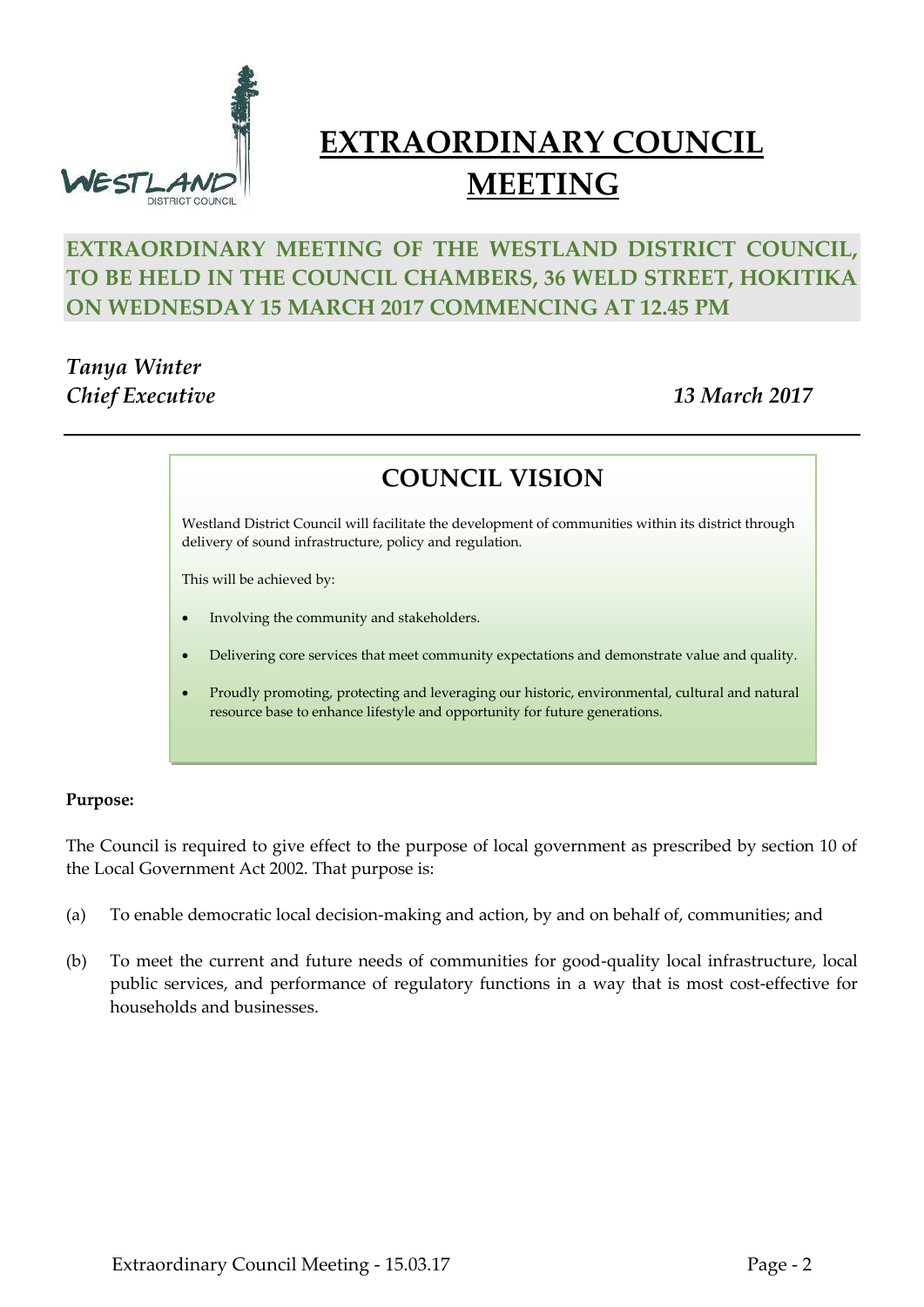#### **1. MEMBERS PRESENT, APOLOGIES AND INTEREST REGISTER:**

- **1.1 Apologies & Leave of Absence**
- **1.2 Interest Register**

#### **2. AGENDA ITEMS FOR DECISION:**

**2.1 Easter Sunday Shop Trading Policy – Consideration of Submissions**

Pages 4-17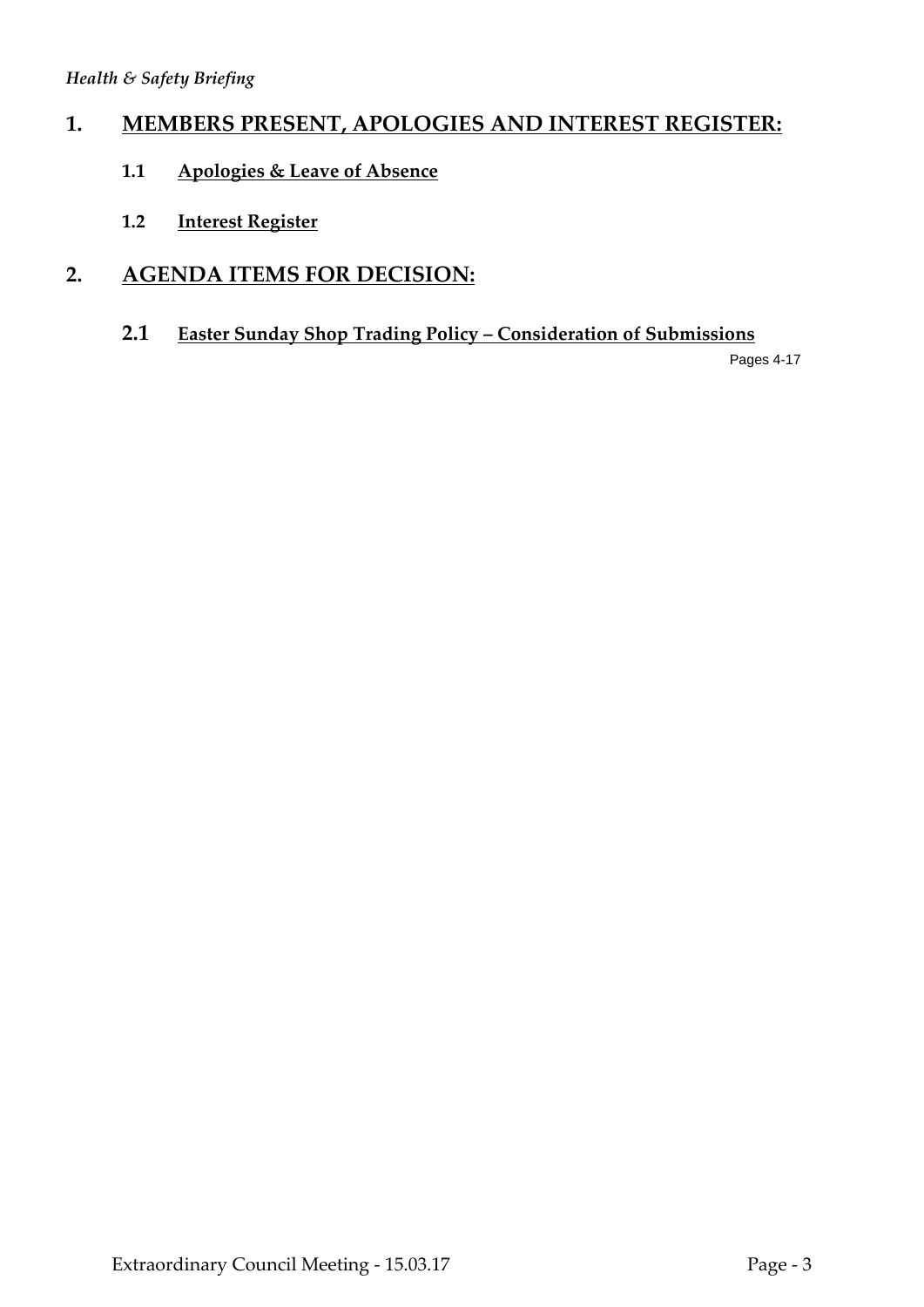

## Report

**DATE:** 23 March 2017

**TO:** Mayor and Councillors

#### **FROM:** Group Manager – Planning, Community and Environment

#### **EASTER SUNDAY SHOP TRADING POLICY – CONSIDERATION OF SUBMISSIONS**

#### **1 SUMMARY**

- 1.1 The purpose of this report is to recommend that Council approve its proposed Easter Sunday Shop Trading Policy, as the special consultative procedure has concluded and all submissions received were in support of the policy without amendment.
- 1.2 This matter arises from legislation change in August 2016 that allows territorial authorities to create local policies to allow shop trading across their shop district or in limited areas on Easter Sunday. Elected Members requested at their December 2016 meeting that a report be brought to this meeting for consideration.
- 1.3 Council seeks to meet its obligations under the Local Government Act 2002 and the achievement of the District Vision adopted by Council as part of the Long Term Plan 2015-25. These are stated on Page 2 of this agenda.
- 1.4 This report concludes by recommending
	- 1.4.1 **THAT** Council receives the submissions received (attached as Appendix 3) on the Statement of Proposal for the draft Easter Sunday Shop Trading Policy; and
	- 1.4.2 **THAT** Council approves the draft Easter Sunday Shop Trading Policy as proposed (attached as Appendix 1).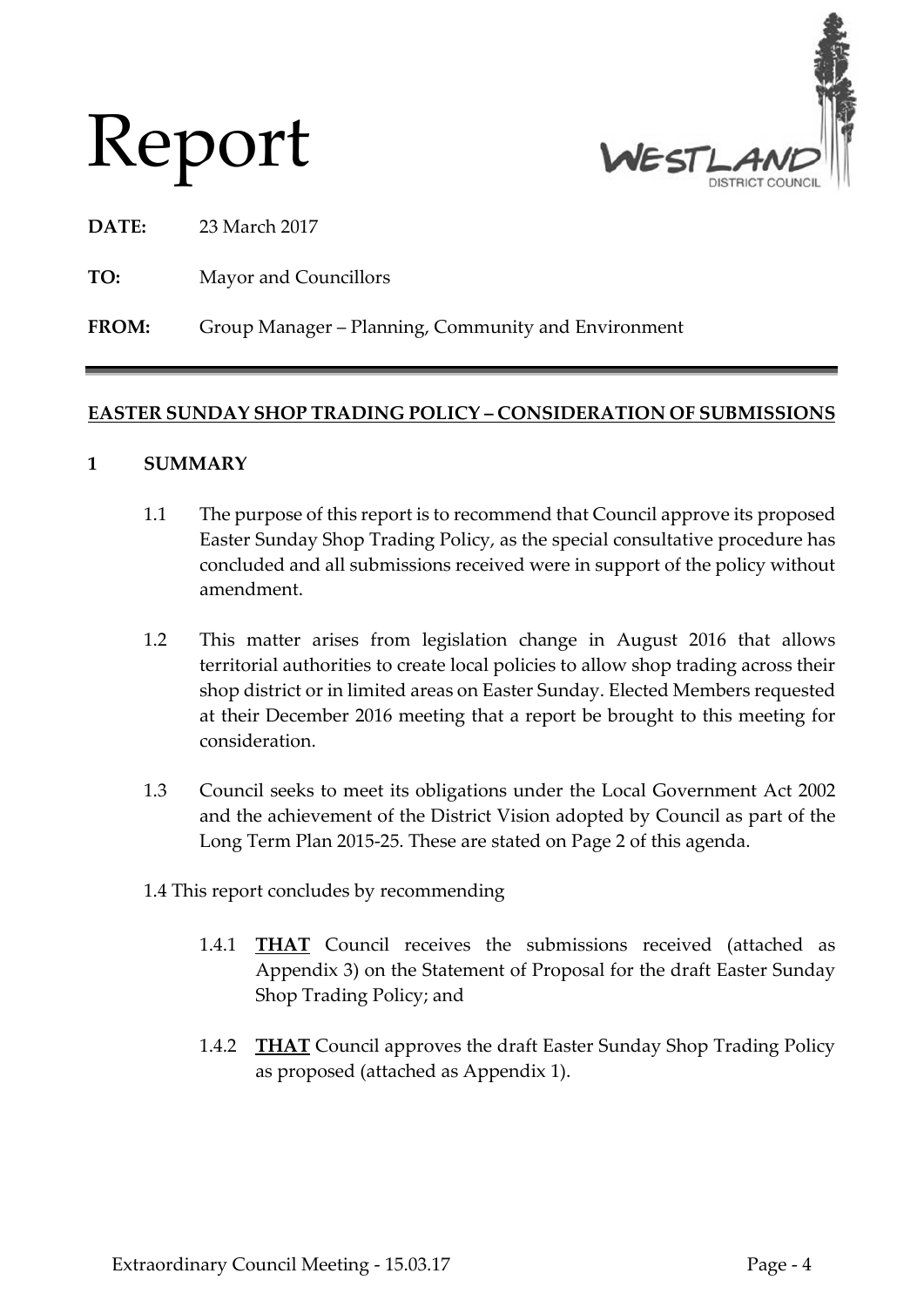#### **2 BACKGROUND**

- 2.1 Most shops in New Zealand cannot open on Anzac Day morning, Good Friday, Easter Sunday, and Christmas Day. Some tourist areas have exemptions to open on Easter Sunday (e.g. Queenstown and central Taupo), but there are currently no exemptions in Westland or on the entire West Coast.
- 2.2 Now, based on legislation passed by Parliament in August 2016, any Council can have a policy that lets shops open on Easter Sunday. Councils must consult their communities on a draft policy using the special consultative procedure (SCP), which allows for submissions and hearings.
- 2.3 A policy can allow shops to trade on Easter Sunday in:
	- (a) the whole of the district; or
	- (b) any part of parts of the district.
- 2.4 A policy cannot:
	- (a) permit shops to open only for some purposes; or

(b) permit only some types of shops to open; or

(c) specify times at which shops may or may not open; or

(d) include any other conditions as to the circumstances in which shops in the area may open.

- 2.5 The policy cannot apply to Anzac Day morning, Good Friday or Christmas Day. Dairies, service stations, take away bars, restaurants and cafes, garden centres and duty free stores can already open on the restricted trading days.
- 2.6 The policy cannot apply to the sale of supply of alcohol, which will continue to be regulated on Easter Sunday by the Sale and Supply of Alcohol Act 2012.
- 2.7 Any shop employee will be able to refuse to work on Easter Sunday without any repercussions for their employment relationship. The government allowed this provision as it recognises that Easter Sunday continues to be a day of significance across New Zealand and that some people would rather not work on this day.
- 2.8 No Easter Sunday trading is currently allowed in Westland unless they are dairies, service stations, take away bars, restaurants and cafes, garden centres or duty free stores.
- 2.9 The Council at its January 2017 meeting approved for consultation the draft Easter Sunday Shop Trading Policy attached as Appendix 1 and the associated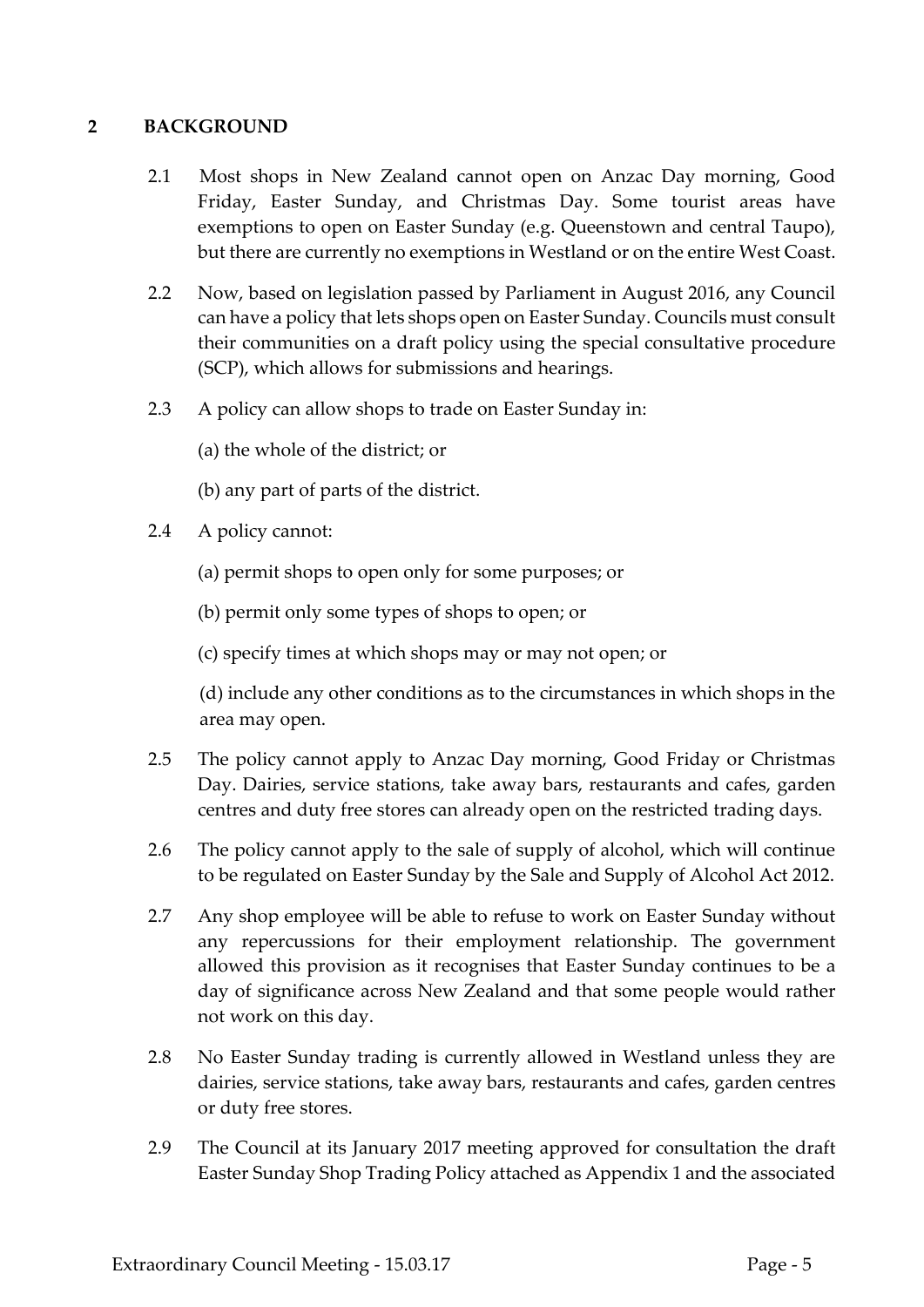Statement of Proposal attached as Appendix 2. The draft Policy allows Easter Sunday trading anywhere in Westland.

2.10 The submission period under the Special Consultative Procedure was from 30 January to 3 March 2017. This was publicised in the Council's Westland Matters newsletter, in the local newspaper, and via e-mails to various community groups including business associations, resident associations, churches and schools. It was not considered necessary or cost-effective for letters to be sent to every business in the District

#### **3 CURRENT SITUATION**

- 3.1 Three submissions were received, and they are all in favour of allowing Easter Sunday trading as proposed. Submissions are attached as Appendix 3.
- 3.2 The only submitter who indicated that they wished to be heard has since indicated that they are happy not to be heard, in the interest of expediency, if the Council is of a mind to approve the policy in view of all submissions being in favour of the proposed Policy.
- 3.3 Approving the policy today (as opposed to waiting for the 23 March Council meeting) would allow a media release and other public communication to take place so that employers and employees are aware of the new policy. This allows for the required minimum four-week notice period that employers must give employees if they wish to receive notice from any employees refusing to work Easter Sunday within 14 days of the employer notice. Without the four-week notice period, employees can notify their employer of their refusal to work Easter Sunday at any point between the employer's notice and Easter Sunday itself.

#### **4 OPTIONS**

- 4.1 Option One is to approve the proposed Easter Sunday Trading Policy and allow Easter Sunday Trading.
- 4.2 Option Two is to not approve the proposed Easter Sunday Trading Policy.

#### **5 SIGNIFICANCE AND ENGAGEMENT**

5.1 This matter is considered to be of low to moderate significance. It does not affect any of Council's strategic assets, its levels of service, its debt or rates, and it is a reversible decision. It has a degree of significance because it does affect the community by potentially enabling shopping one more day of the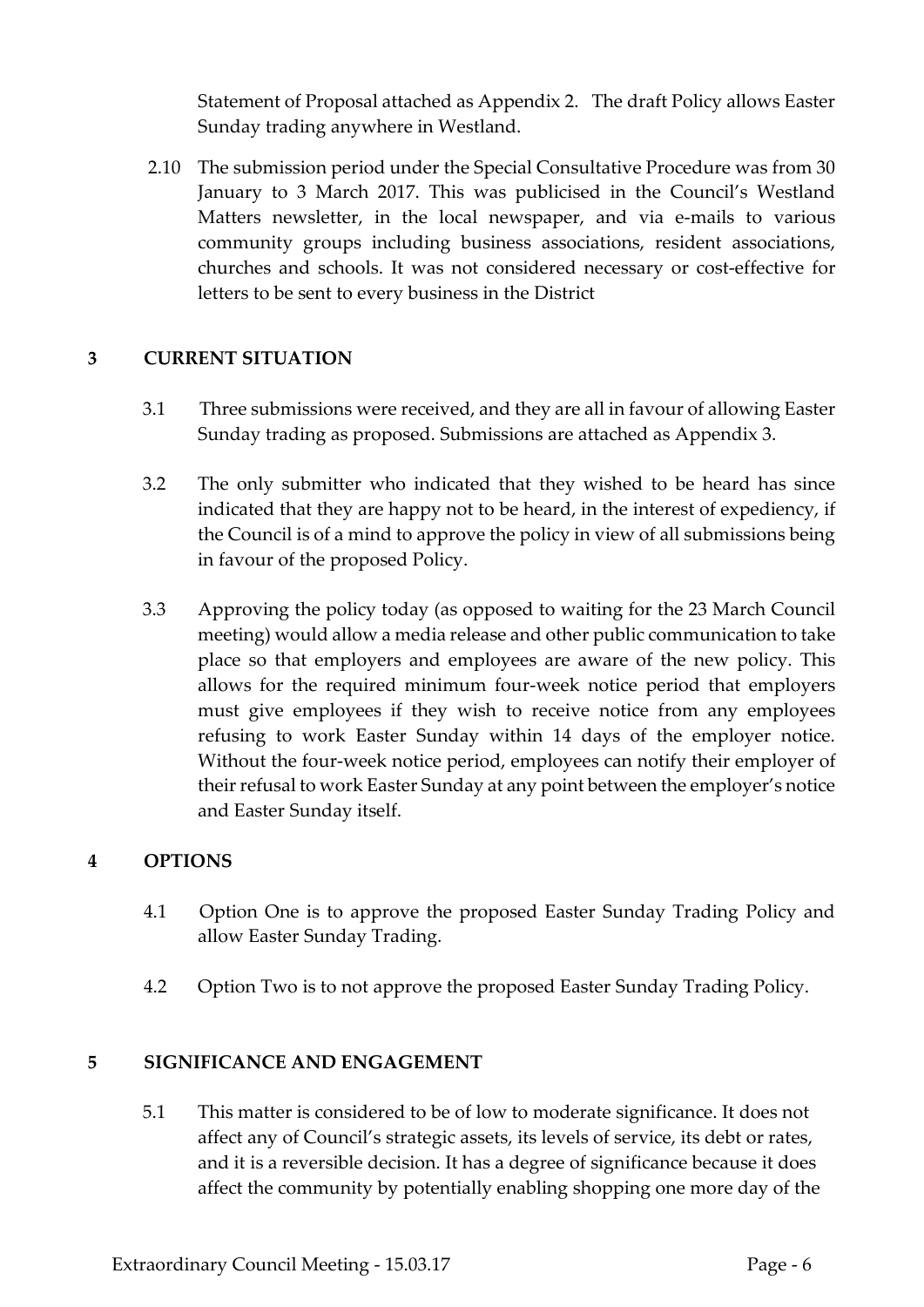year, by potentially creating concern among religious groups or persons who are opposed to commercial activities on Easter Sunday, and by potentially giving employers and employees options around employment and income generation on Easter Sunday.

5.2 Given the level of significance, some degree of consultation is appropriate. In any case, the legislation specifically requires use of the special consultative procedure under Section 83 of the Local Government Act. This allowed for at least a one month submission period on a Statement of Proposal (which in this case would include the draft Policy on Easter Sunday Shop Trading), followed by hearings before a Policy is adopted. This procedure was followed, with the submission period from 30 January to 3 March 2017.

#### **6 ASSESSMENT OF OPTIONS (INCLUDING FINANCIAL IMPLICATIONS)**

- 6.1 Option One (approving the proposed Easter Sunday Trading Policy to allow Easter Sunday trading) has the clear advantage of being supported by all three submissions.
- 6.2 Additional advantages outlined in the January report to Council include potentially generating positive economic benefits from increased retail activity in the District. Easter is still a relatively busy time in Westland, at the tail end of the peak tourism season. With the 'right to refuse' provisions of the legislation, affected workers can choose whether to work and earn an extra day's pay. Consumers will have increased choice over when and where to shop. Grey District Council is considering this option as well, and if Westland does not allow for Easter Sunday trading some Westland residents who might otherwise wait until after Easter Sunday might go to Greymouth for their shopping.
- 6.3 Disadvantages to Option One include potential financial or peer pressure on employees to work on Easter Sunday even if they are not legally required to, and the resulting loss of what would otherwise be a guaranteed public holiday. No submissions were received in opposition to the proposed Policy, so no submissions raised these points.
- 6.4 Option Two (not approving the proposed Easter Sunday Trading Policy) has no obvious advantages other than the reverse of the disadvantages to Option One.
- 6.5 None of the options have any financial implications for Council.

#### **7 PREFERRED OPTION AND REASONS**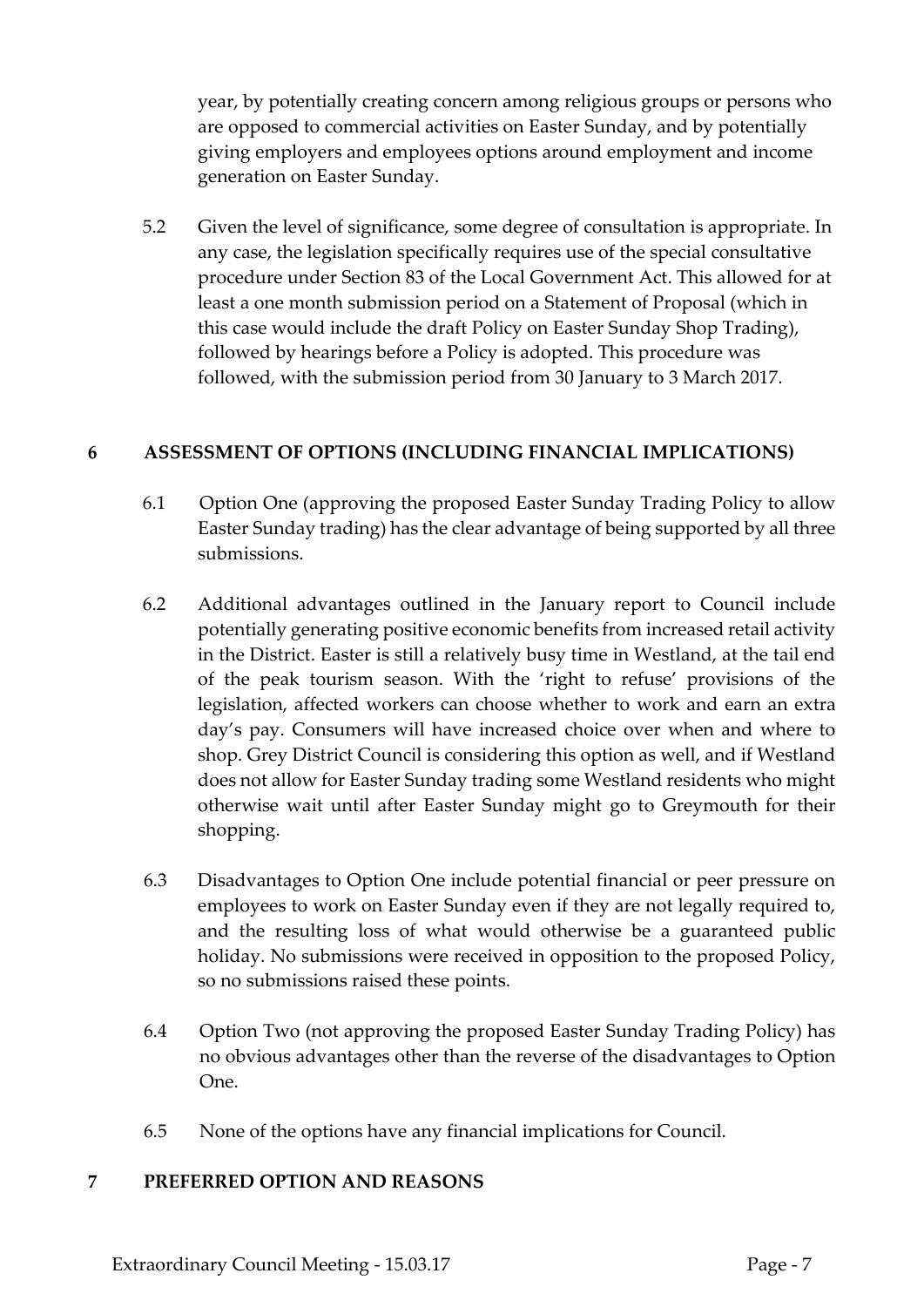7.1 The preferred option is Option One, as it is supported by all three submissions, and allows for increased financial and economic benefits in the District without forcing anyone to work against their will.

#### **8 RECOMMENDATIONS**

- **A) THAT** Council receives the submissions received (attached as Appendix 3) on the Statement of Proposal for the draft Easter Sunday Shop Trading Policy, and
- **B) THAT** Council approves the draft Easter Sunday Shop Trading Policy as proposed (attached as Appendix 1).

#### **Jim Ebenhoh Group Manager – Planning, Community and Environment**

| Appendix 1: | Easter Sunday Shop Trading Policy                                     |
|-------------|-----------------------------------------------------------------------|
| Appendix 2: | Statement of Proposal for the Draft Easter Sunday Shop Trading Policy |
| Appendix 3: | Submissions Received on Draft Easter Sunday Shop Trading Policy       |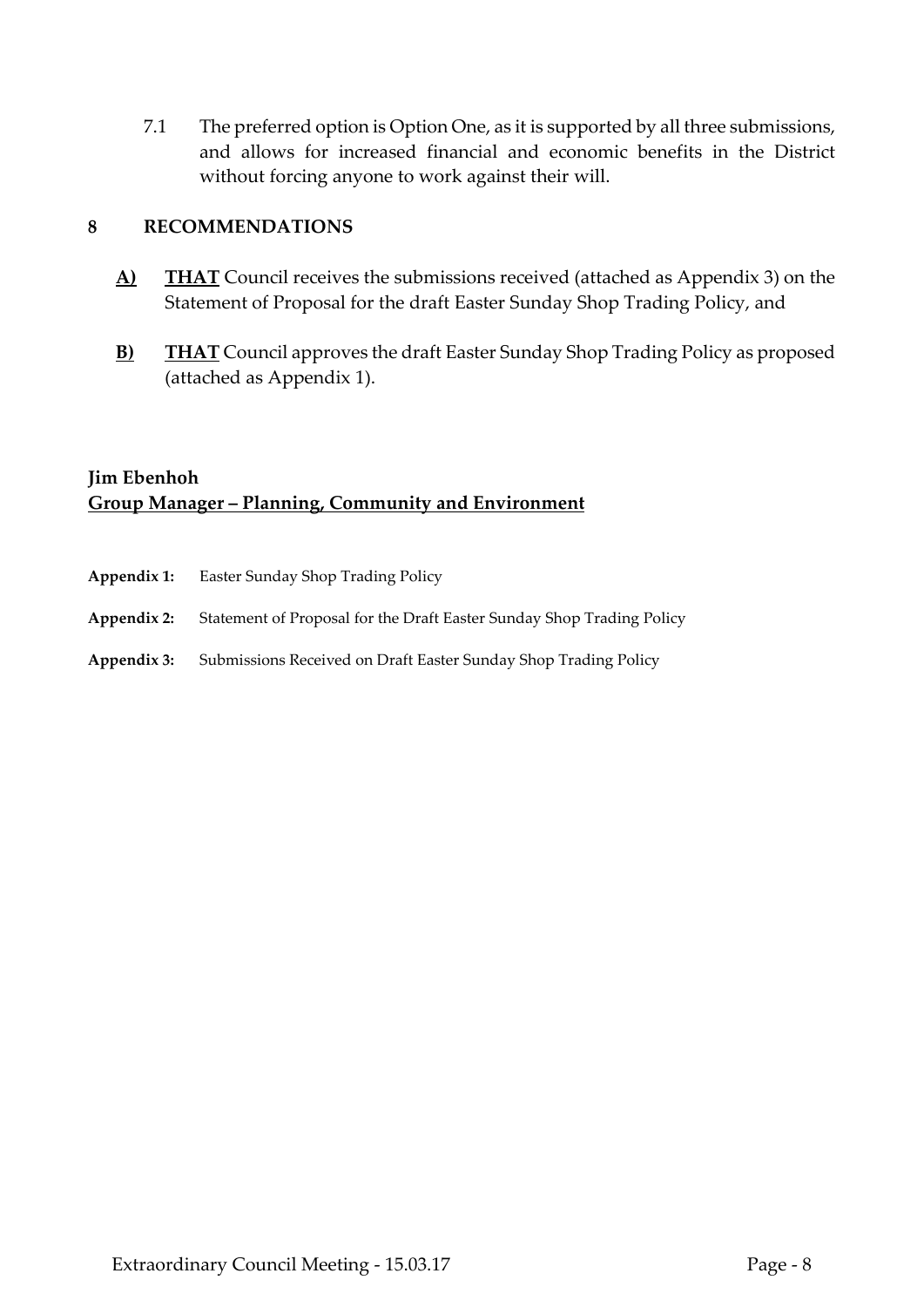

## **Easter Sunday Shop Trading Policy**

#### **1. Introduction**

This policy is made under Subpart 1 of Part 2 of the Shop Trading Hours Act 1990 (the Act). The purpose of the Act is to regulate the opening of shops on Anzac Day morning, Good Friday, Easter Sunday, and Christmas Day. The Act was amended in 2016 to allow Councils to have a policy to permit shops to open on Easter Sundays. The restrictions applying to Anzac Day morning, Good Friday and Christmas Day remain unchanged.

Currently most shops in most districts around New Zealand are unable to open for trade on Easter Sunday because of the day's status as a restricted trading day under the Act.

The Act allows shops selling certain types of goods (examples include dairies, service stations, take away bars, restaurants and cafes, garden centres and duty free stores) to remain open on the restricted trading days.

Some tourist areas have been given exemptions to open on Easter Sundays but there is currently no mechanism to allow for further exemptions to be granted.

Council recognises the importance of tourism-related trade and other trade to the Westland economy on Easter Sunday. Now, local communities have the choice of whether or not to allow shop trading on Easter Sunday.

#### **2. Scope of policy**

This Policy applies to the whole of the Westland District.

This Policy does not apply to the sale or supply of alcohol. Alcohol. Sale and supply is regulated under the Sale and Supply of Alcohol Act

#### **3. Shop trading permitted**

Shop trading is permitted on Easter Sundays throughout Westland.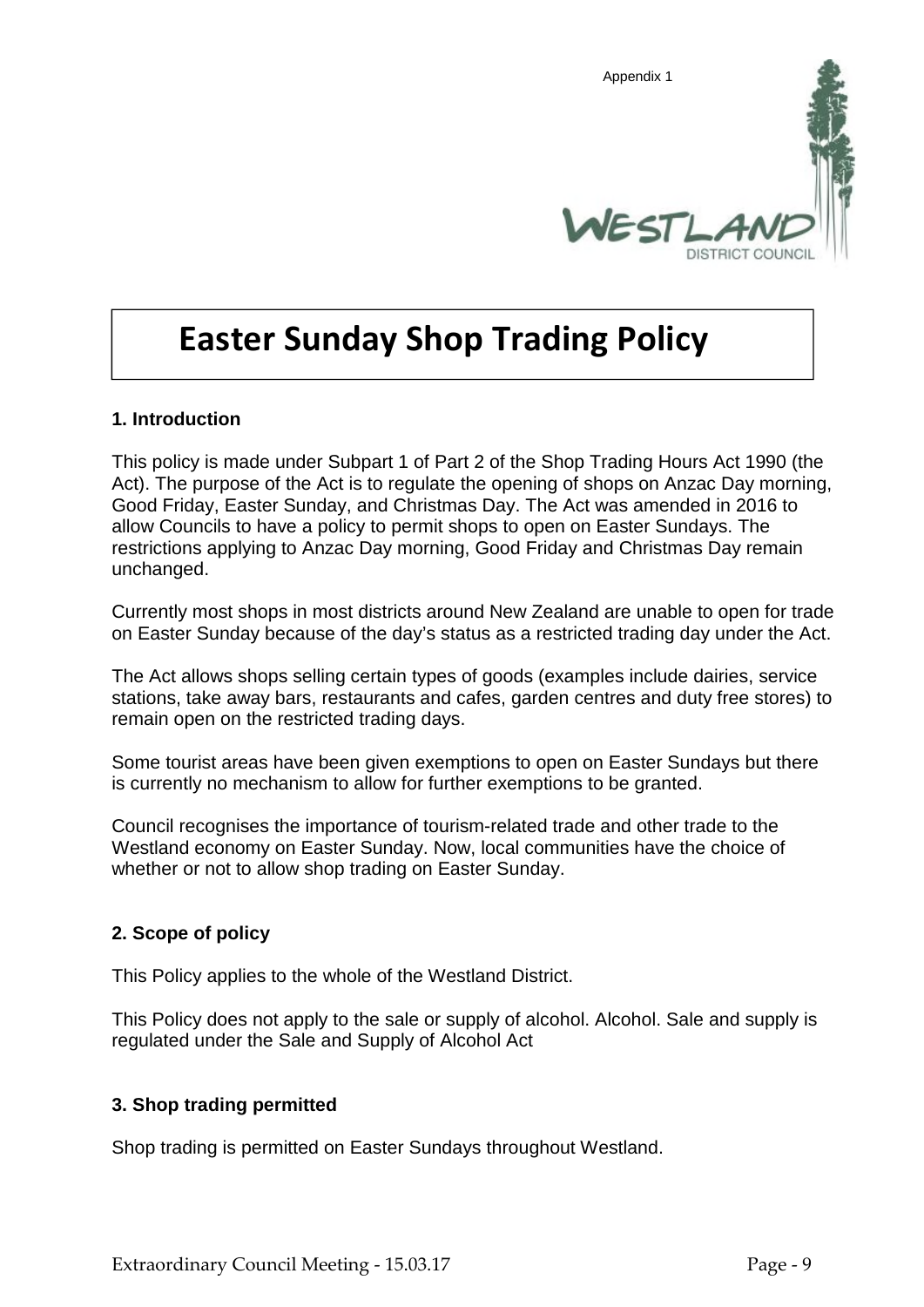#### **4. Shop employees' right to refuse to work**

Easter Sunday continues to be a day of significance across New Zealand and some people would rather not work on this day.

There are 'right to refuse' provisions in the Act allow employers and employees to negotiate freely, and means that all shop employees will have the ability to refuse to work on Easter Sunday without any repercussions for their employment relationship.

#### *For the purposes of this Policy—*

*a shop* is a building, place, or part of a building or place, where goods are kept, sold, or offered for sale, by retail; and includes an auction mart, and a barrow, stall, or other subdivision of a market; but does not include—

(a) a private home where the owner or occupier's effects are being sold (by auction or otherwise); or

(b) a building or place where the only business carried on is that of selling by auction agricultural products, pastoral products, and livestock, or any of them; or

(c) a building or place where the only business carried on is that of selling goods to people who are dealers, and buy the goods to sell them again.



The extent of the Westland District is shown on the map below.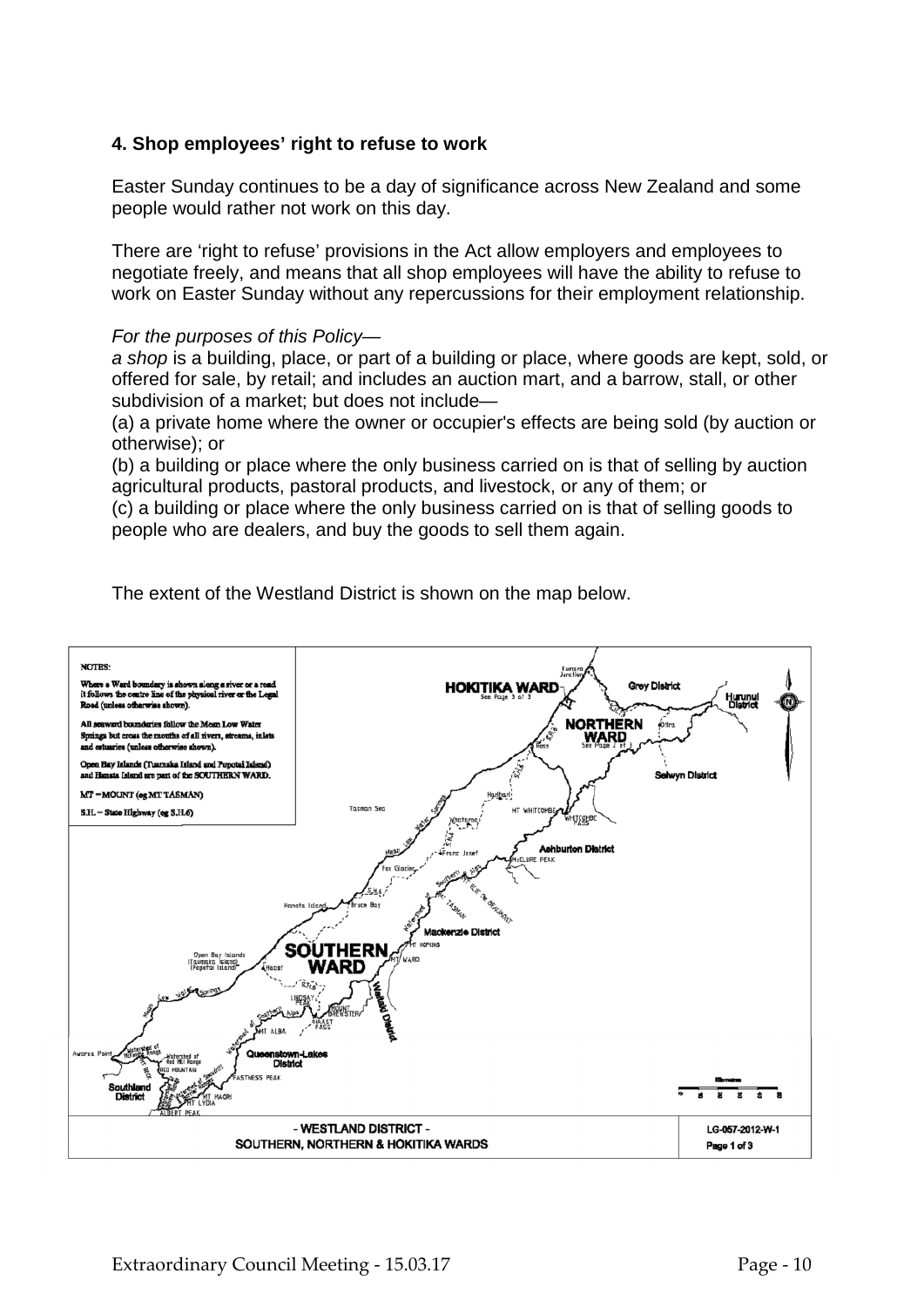

## Statement of Proposal under Special Consultative Procedure as per Section 83 of Local Government Act 2002:

## Proposed Easter Sunday Shop Trading Policy

Submit online at www.westlanddc.govt.nz

**30 January 2017**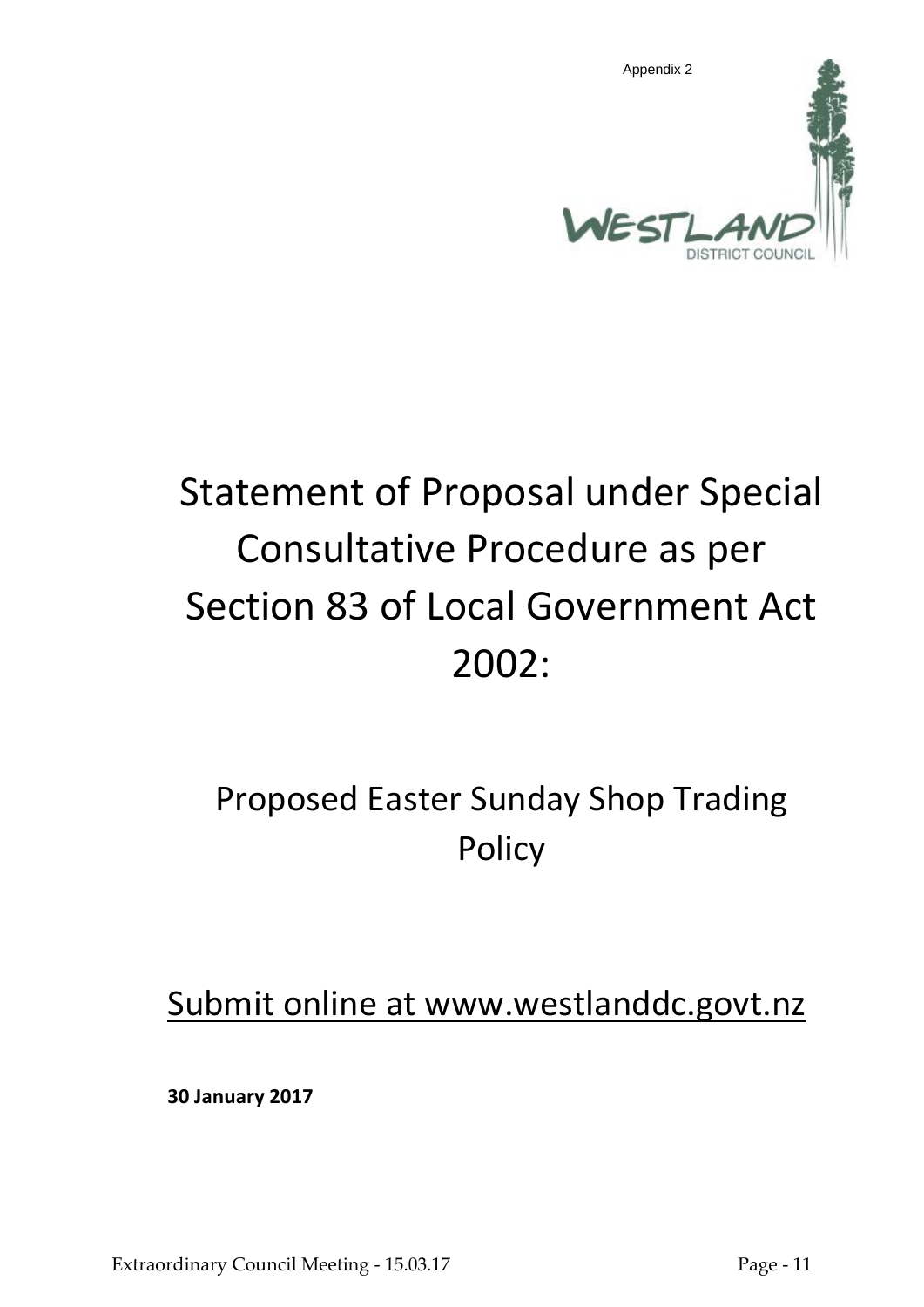Council proposes that shops be allowed to trade on Easter Sundays

**This proposal is now open for public consultation (30 January 2017 to 3 March 2017)**

#### **Submit online at www.westlanddc.govt.nz**

#### **GET YOUR SUBMISSION TO COUNCIL BY 5.00PM ON FRIDAY 3 MARCH 2017**

#### **Background: Shopping On Easter Sunday**

Most shops in New Zealand can't open on Anzac Day morning, Good Friday, Easter Sunday, or Christmas Day.

Now Council can have a policy that lets shops to open on Easter Sunday.

The policy can't apply to Anzac Day morning, Good Friday or Christmas Day. Dairies, service stations, take away bars, restaurants and cafes, garden centres and duty free stores can already open on the restricted trading days.

Some tourist areas have exemptions to open on Easter Sundays but Westland doesn't have an exemption.

Council recognises the importance of tourism-related trade and other trade to the Westland economy on Easter Sunday.

Now, local communities have the choice of whether or not to allow trading on Easter Sunday.

#### **Scope of the Policy**

Council can establish a policy that allows shops to trade on Easter Sunday in—

(a) the whole of the district; or

(b) any part of parts of the district.

A policy cannot—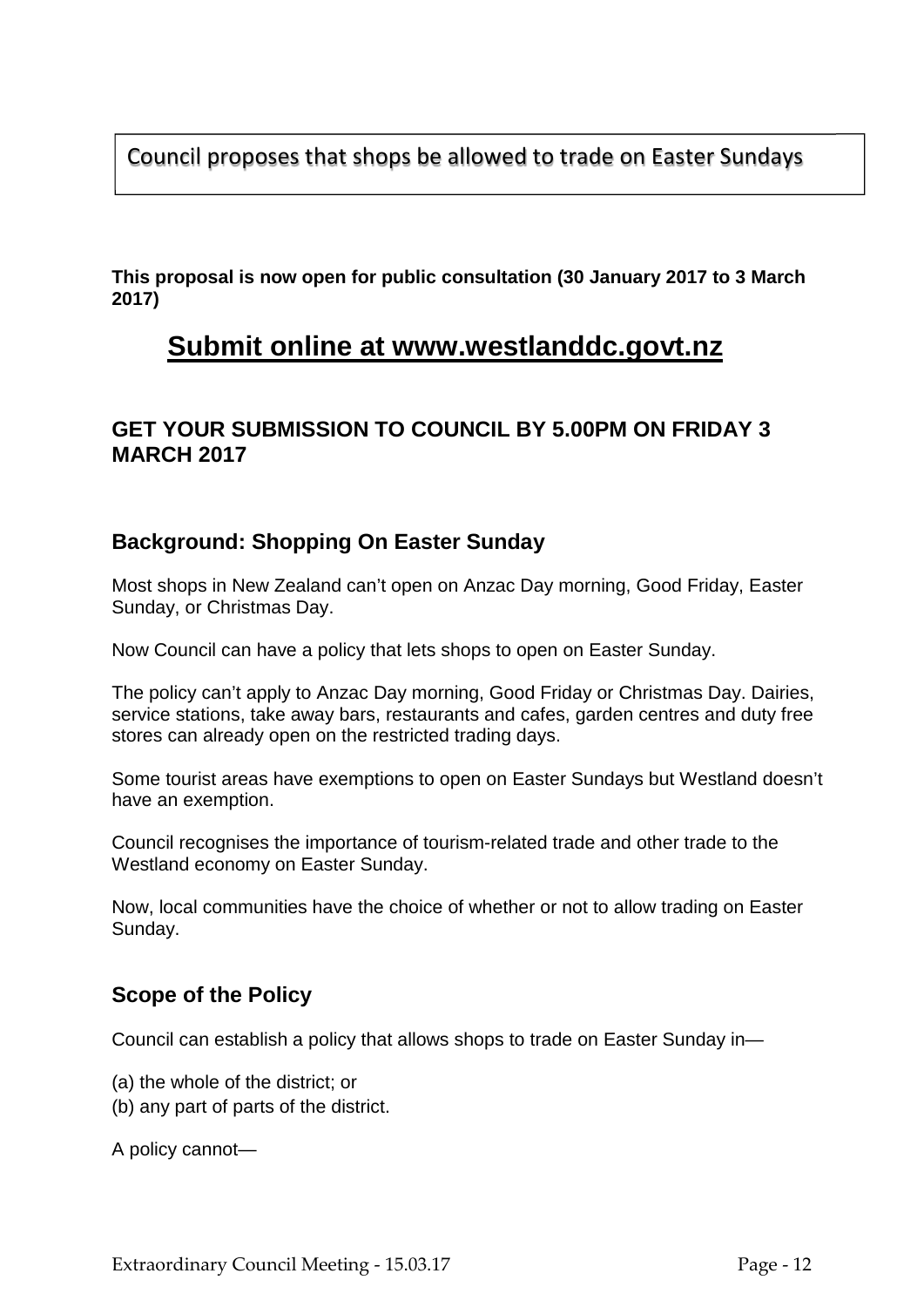- (a) permit shops to open only for some purposes; or
- (b) permit only some types of shops to open; or
- (c) specify times at which shops may or may not open; or

(d) include any other conditions as to the circumstances in which shops in the area may open.

The Policy does not apply to the sale or supply of alcohol. Alcohol sale and supply is regulated under the Sale and Supply of Alcohol Act 2012.

A **shop** is a building, place, or part of a building or place, where goods are kept, sold, or offered for sale, by retail; and includes an auction mart, and a barrow, stall, or other subdivision of a market; but does not include—

- (a) a private home where the owner or occupier's effects are being sold (by auction or otherwise); or
- (b) a building or place where the only business carried on is that of selling by auction agricultural products, pastoral products, and livestock, or any of them; or
- (c) a building or place where the only business carried on is that of selling goods to people who are dealers, and buy the goods to sell them again.

#### **Other Options Considered by Council**

**Status quo**: the status quo means having no policy, and Easter Sunday trading would not be allowed aside from businesses that are already allowed by legislation to trade on Easter Sunday (e.g. service stations, restaurants,cafes, takeaways, dairies, etc). Council decided to reject this option and begin development of a policy so that people may have more say in whether shops should be allowed to trade on Easter Sundays.

**Delaying development of an Easter Sunday Shop Trading Policy:** this would allow the Council to find out more about other Councils' experiences, including possible legal challenges, and to have more discussion with the community before releasing this formal Statement of Proposal for submissions. In the interest of moving forward with the benefits of Easter Sunday trading, the Council rejected this option.

**Limiting shop trading to part of Westland**: this would mean having a policy that allowed Easter Sunday trading in certain areas but not elsewhere in Westland. This is still an option depending on the submissions that are received in response to this proposal.

#### **How to make a submission**

Any interested person or body is welcome to make a submission or comments on the proposed policy and the other options that have been considered for shop trading on Easter Sundays and on any aspect of, or omission from, the attached draft policy.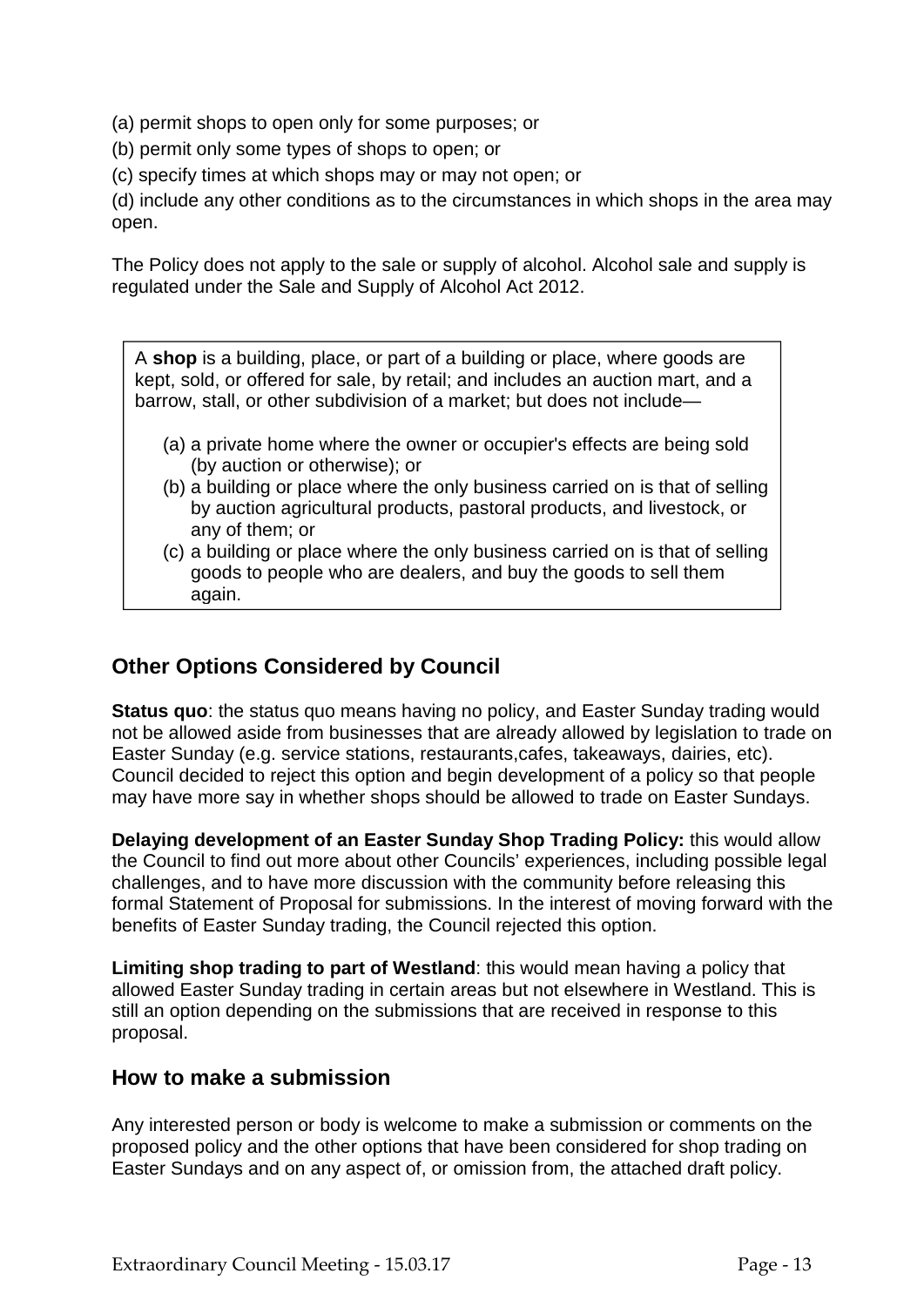Council will take account of all submissions made when making decisions on the proposed policy. There will be a Council hearing in March 2017 for those submitters who indicate they wish to speak in support of their submission.

Please submit your feedback to Council by:

- (1) Delivery to the Customer Service Centre, 36 Weld Street, Hokitika
- (2) Post to Group Manager Planning, Community and Environment, Private Bag 704, Hokitika
- (3) Email to *consult@westlanddc.govt.nz*
- (4) You can also complete submissions at *www.westlanddc.govt.nz*

All submissions, including name and contact details of the submitter, will be made available to the public and media on Council's website, unless you specifically request that your contact details are kept private.

All enquiries (not submissions) should be directed to Jim Ebenhoh, Group Manager: Planning, Community and Environment, at 03 756 9010 or jim.ebenhoh@westlanddc.govt.nz.

#### **Timetable**

30 January 2017: submissions open

3 March 2017 (5pm): submissions close

Week of  $6 - 10$  March (likely): hearing of submissions (if necessary)

23 March 2017: Council meeting to decide on Policy

17 April 2017: Easter Sunday

#### **Don't forget, get your submission to Council by 5:00pm on 3 March 2017!**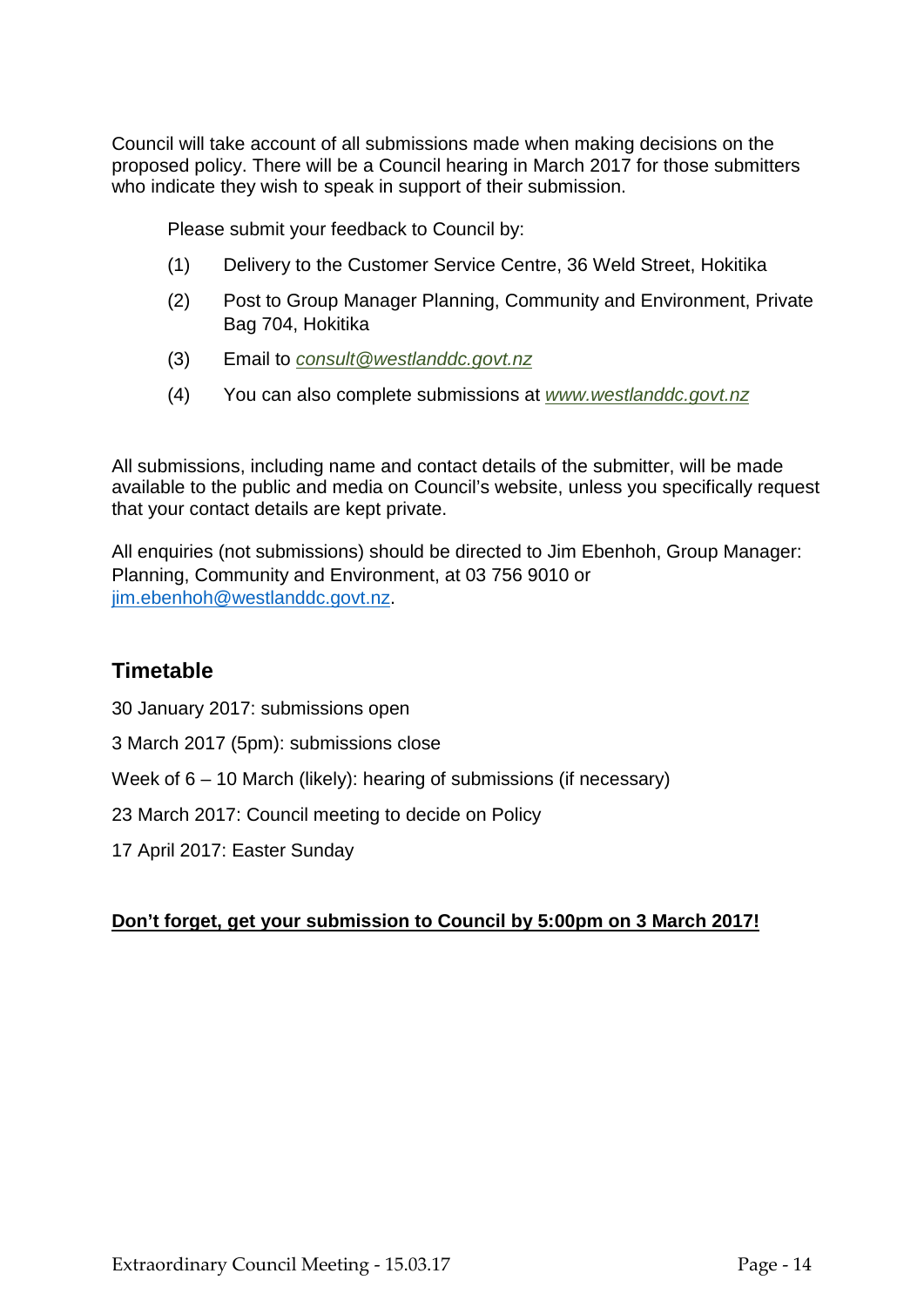### **001E**

Submitted on Tuesday, January 31, 2017 - 08:24 Submitted by anonymous user: 118.92.239.118 Submitted values are:

Name: Celine Stokowski Organisation (if applicable): Postal Address: 259 Stafford Road RD2 Hokitika 7882 Email: cbstokowski@gmail.com Phone No.: Type Submission Here: I support the new policy and believe it should be applied to all of the Westland District. Do You Wish to be Heard in Support of your Submission: No If yes, do you want to make a joint case with another party?: No Do you require a language interpretor in order to present at the hearing?: No Appendix 3

The results of this submission may be viewed at: https://www.westlanddc.govt.nz/node/221/submission/633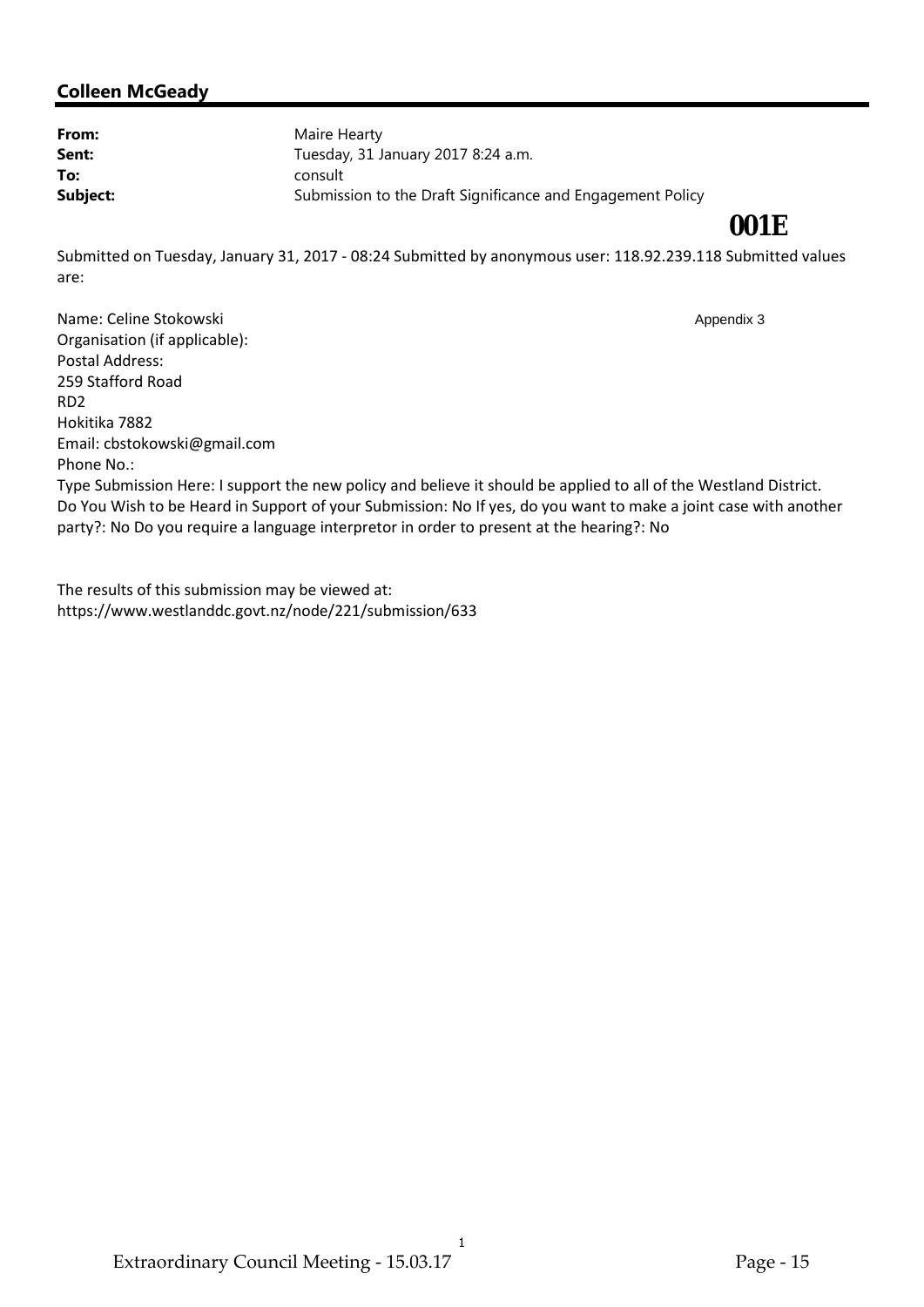Submitted on Friday, February 10, 2017 - 14:13 Submitted by anonymous user: 122.56.73.156 Submitted values are: **002EH**

Name: Bruce Watson and Claudia Landis Organisation (if applicable): Take Note Hokitika Postal Address: 1 Weld St Email: hokitika@xtra.co.nz Phone No.: 0274 367 222 Type Submission Here: We support the proposed policy to allow any shop in Westland that wishes to, to be able to trade on Easter Sundays

For shops such as ours, Take Note Hokitika, Easter is still high season, the time when we make money to keep our shop operating throughout the year. We run a 7-day a week operation on all the days we are legally allowed and believe Easter Sunday should be included. We are quite happy with staff having the option to work this day - we operate this system at present for Public Holidays and other Sundays.

In the case of Hokitika - we are now a tourist town and shops should be able to open the same days those other tourist towns (such as Queenstown and

Rotorua) that have an exemption.

.

Do You Wish to be Heard in Support of your Submission: Yes If yes, do you want to make a joint case with another party?: No Do you require a language interpretor in order to present at the hearing?: No

1

The results of this submission may be viewed at: https://www.westlanddc.govt.nz/node/221/submission/638